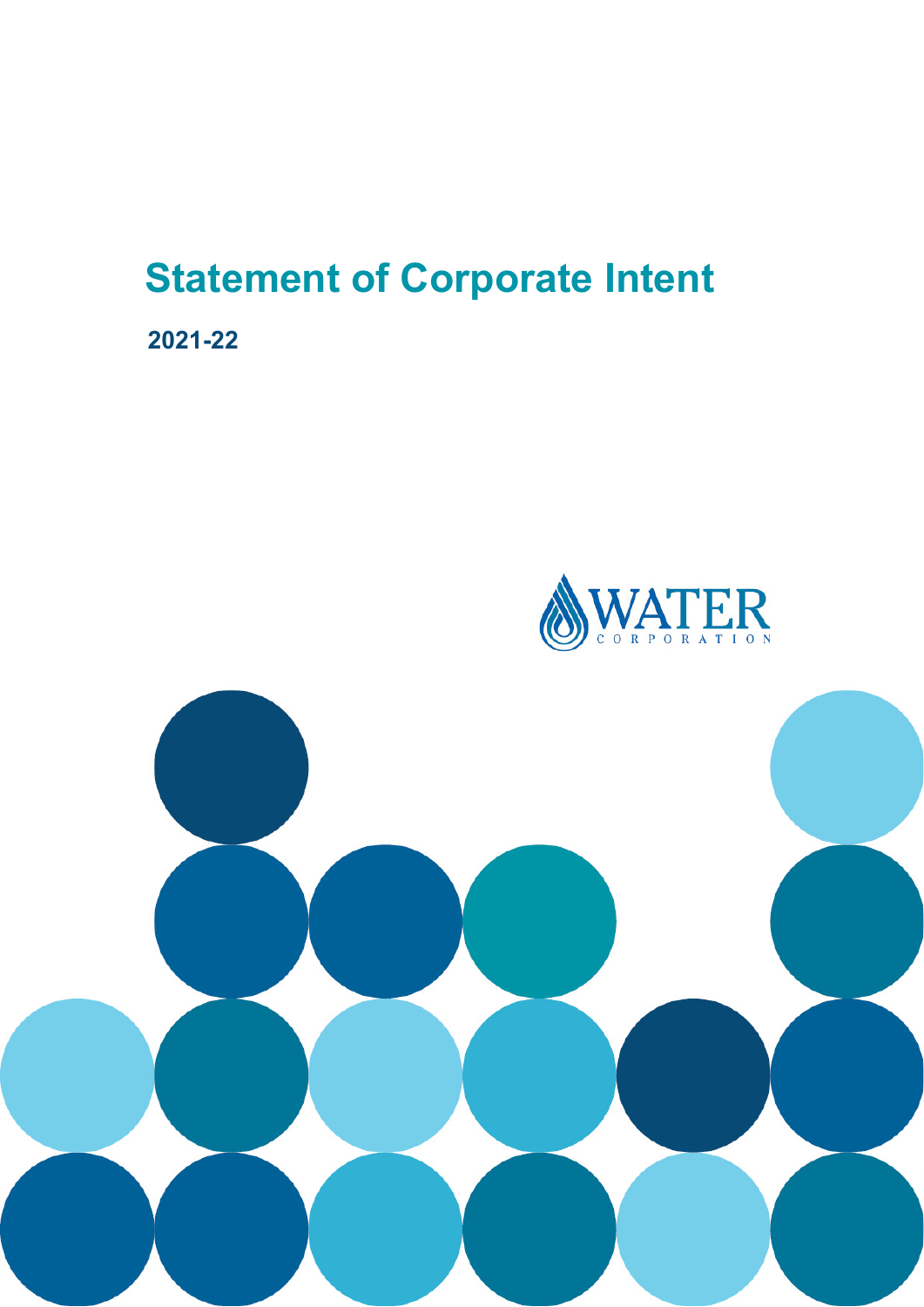

## **Document Information**

This document is copyright. With the exception of use permitted by the *Copyright Act 1968*, no part may be reproduced without the permission of Water Corporation. Further enquiries: Head of Strategy, Policy and Analytics, Water Corporation.

| <b>ISSN Number:</b>        | $1433 - 1947$                                  |
|----------------------------|------------------------------------------------|
| Document Owner:            | Head of Strategy, Policy and Analytics         |
| Document File Number:      | #109061600                                     |
| Document Review:           | Annually                                       |
| Security Level:            | Not restricted once approved                   |
| FOI:                       | Public Document - Not restricted once approved |
| <b>Information Timing:</b> | Information as at 9 August 2021                |
| Treasurer's Concurrence:   | 27 October 2021                                |

| <b>CONTENTS</b> |                                                    | Page |
|-----------------|----------------------------------------------------|------|
| 1.              | <b>Chairperson's Introduction</b>                  | 3    |
| 2.              | <b>CEO's Introduction</b>                          | 4    |
| 3.              | <b>Drivers of Change</b>                           | 5    |
| 4.              | Our purpose and vision                             | 6    |
| 5.              | <b>Business Objectives</b>                         | 6    |
| 6.              | <b>Governance and Structure</b>                    |      |
| 7.              | <b>Our Services</b>                                | 8    |
| 8.              | <b>Asset Management</b>                            | 11   |
| 9.              | <b>Finances and KPIs</b>                           | 12   |
|                 | Appendix 1 - Integrated Water Supply Scheme (IWSS) | 16   |

**We acknowledge the Traditional Owners throughout Western Australia and their continuing connection to the land, water and community. We pay our respects to all members of the Aboriginal communities, their cultures and Elders past, present and emerging.** 

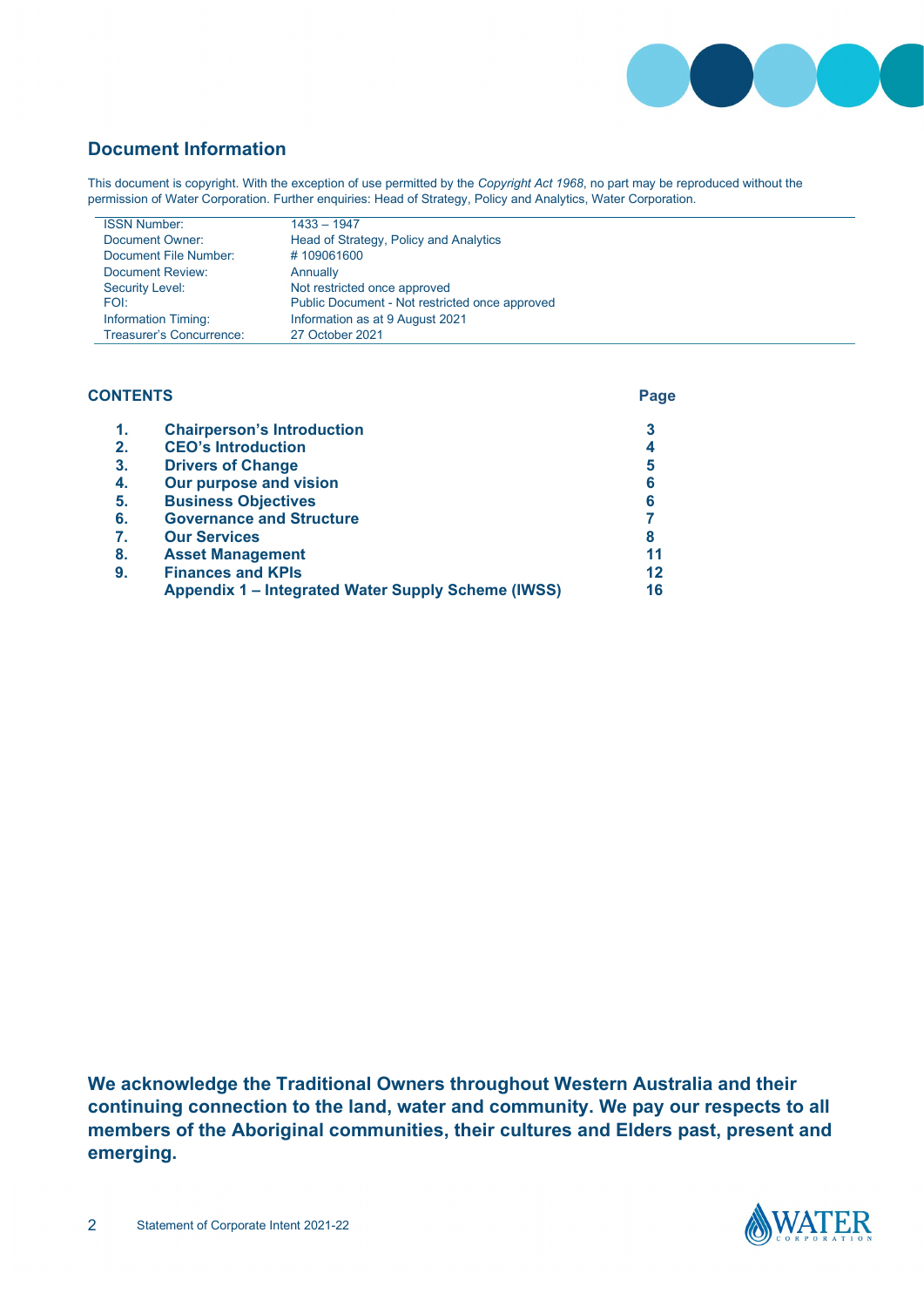

# **1. Chairperson's Introduction**

The Board is pleased to present Water Corporation's Statement of Corporate Intent (SCI) 2021-22.

This SCI represents an agreement between the Board and Minister for Water on Water Corporation's expected level of performance for the 2021-22 financial year, and meets the requirements of the *Water Corporations Act 1995*.

Since becoming Water Corporation Chairperson in September 2020, I continue to be impressed by how the organisation and its people rise to the challenge of providing safe, sustainable water and wastewater services to communities across our state.

As we know, these challenges have been amplified in recent times by the COVID-19 pandemic. Despite this, Water Corporation, led by Chief Executive Officer Pat Donovan and his executive team, continues to do a tremendous job adapting to a changing environment and ensuring service continuity for our customers. It has also been very encouraging to see their efforts supported by strong collaboration with WA Government departments, in particular the Department of Water and Environmental Regulation and the Department of **Health** 

In 2021-22, we will renew our support to Western Australia's economic recovery from COVID-19 through our Asset Investment Program. Under this program, Water Corporation is progressing many key projects that will create jobs, support local businesses and deliver better outcomes for customers and communities alike.

As always, we remain committed to our vision of delivering greater value to Western Australians by ensuring our operations are safe for all, have the lowest environmental impact and are delivered at the lowest total cost.

To help achieve this, Water Corporation will transition to a new internal operating model grounded in greater collaboration. This subtle yet important process shift will help drive efficiency gains and position Water Corporation for success and stability into the future.

Climate change continues to be the biggest single challenge facing Water Corporation. In response, we have a clear plan to invest in climate-resilient water sources, innovate through reuse and sustainability initiatives and save water with efficiency programs and community education. In 2021-22, we will continue to invest in each of these priority areas and in the overall sustainable management of our state's most precious resource.

In my time as Chairperson, I have seen the great passion with which Water Corporation's people approach their work. To ensure we continue to attract highly skilled, driven employees, Water Corporation will retain a strong focus on the health, safety and development of our people.

Finally, I thank my fellow directors for their ongoing support and commitment. I look forward to working alongside you, together with Pat and the executive team, to deliver on our vision for the future of water supply in Western Australia.

Ross Lor

Ross Love **Chairperson** 

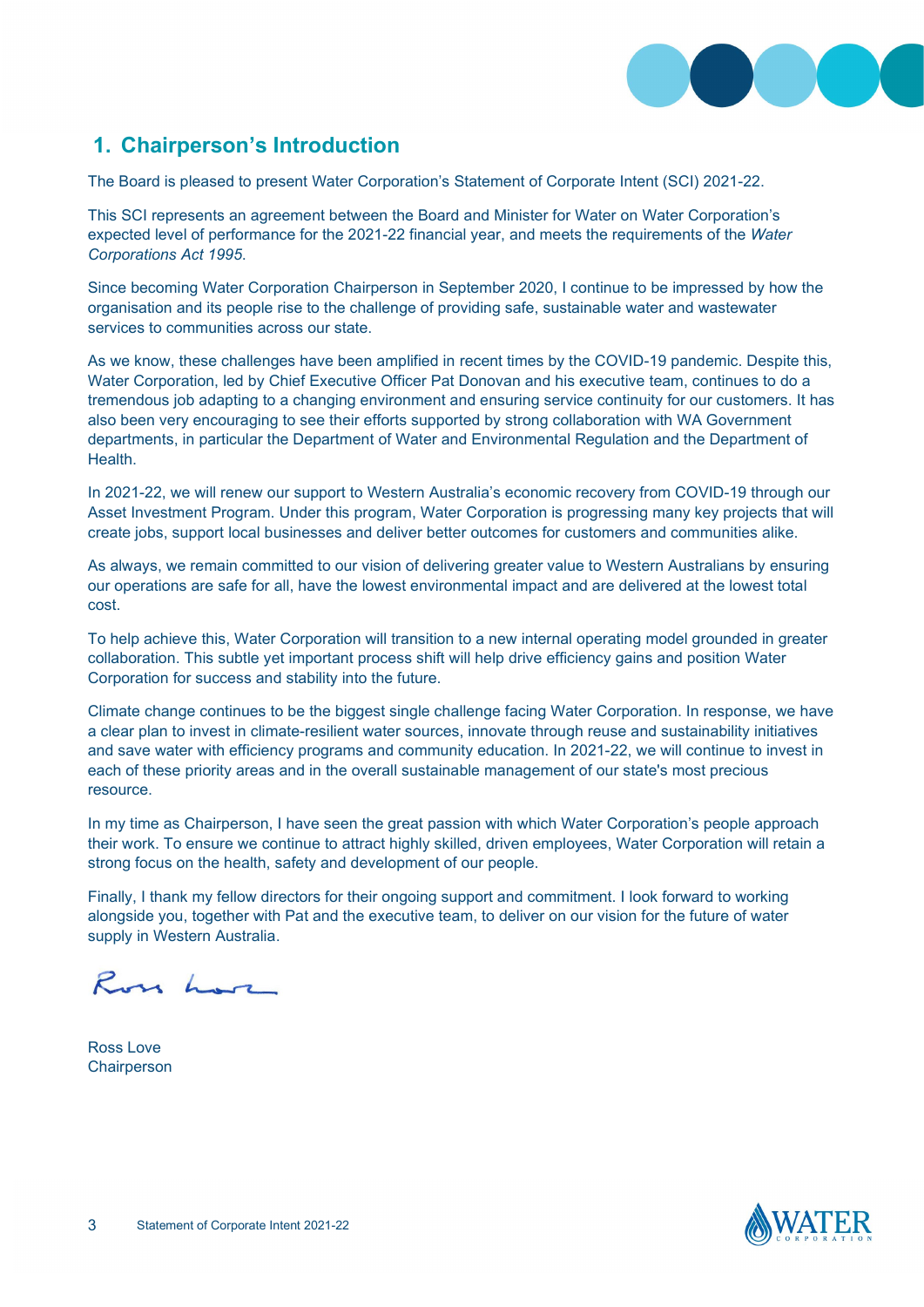

# **2. CEO's Introduction**

As WA's principal supplier of water services, Water Corporation has a unique opportunity to support the social and economic development of our state. We have long held this commitment to our community, while ably managing the operational challenges posed by cyclones, flood, bushfire and more recently COVID-19.

We anticipate an escalation of these and other challenges, so in the coming year we will continue to improve our core business while we finalise work to refresh our risk and governance frameworks and approach to program delivery. The clarity and transparency provided by this work will ensure that Water Corporation is able to quickly reprioritise our asset investment program and business as usual activities to adapt to changes in our operating environment in the future.

To enable this agility and responsiveness we are also moving to a process-led operating model, focussed on creating clear accountabilities and outcomes agreed with our stakeholders and community, delivered collaboratively.

While this foundational work continues in 2021-22, we continue planning for the future, conscious of all the challenges and opportunities posed by climate change, emerging technologies and the evolution of new industries in Western Australia.

In the year ahead we continue to adapt to the impacts of climate change by closing the loop on the water cycle and extracting as much value as possible through integrated water cycle management. This includes finding new and innovative ways to reuse treated wastewater and thinking differently about drainage by creating 'living streams' that provide amenity and improve liveability outcomes for communities.

Our forward planning reflects the need to move beyond simply adapting to climate change to further mitigate our impacts on the environment by moving to green energy sources like renewables and exploring a range of innovative opportunities to collaborate with others on resource recovery from waste streams, such as hydrogen cracked from methane. Through these actions we will align with the Western Australian Climate Policy and support a more climate-resilient community.

As the current stewards of Western Australia's precious water resources, we are humbled by the knowledge that the state's Aboriginal people have been custodians of the natural environment, including its waterways, for sixty thousand years or more. We have an incredible opportunity to create a sustainable future by integrating the wisdom of the Traditional Owners, together with the innovation of today to preserve our water and waterways for future generations.

In 2021-22 we will develop our sixth Reconciliation Action Plan which will continue our ongoing engagement with Aboriginal communities, suppliers and employees to enable positive health and wellbeing outcomes and support the self determination of Aboriginal people in Western Australia.

These are challenging but exciting times for the water industry globally, and particularly for our state. In this context, collaboration with other agencies within WA Government and other key stakeholders is going to be more critical than ever. The Water Corporation Executive team and I look forward to working in partnership with the WA Government, and our Board to deliver on our commitment to the state of Western Australia in 2021-22.

Sepera

Pat Donovan Chief Executive Officer

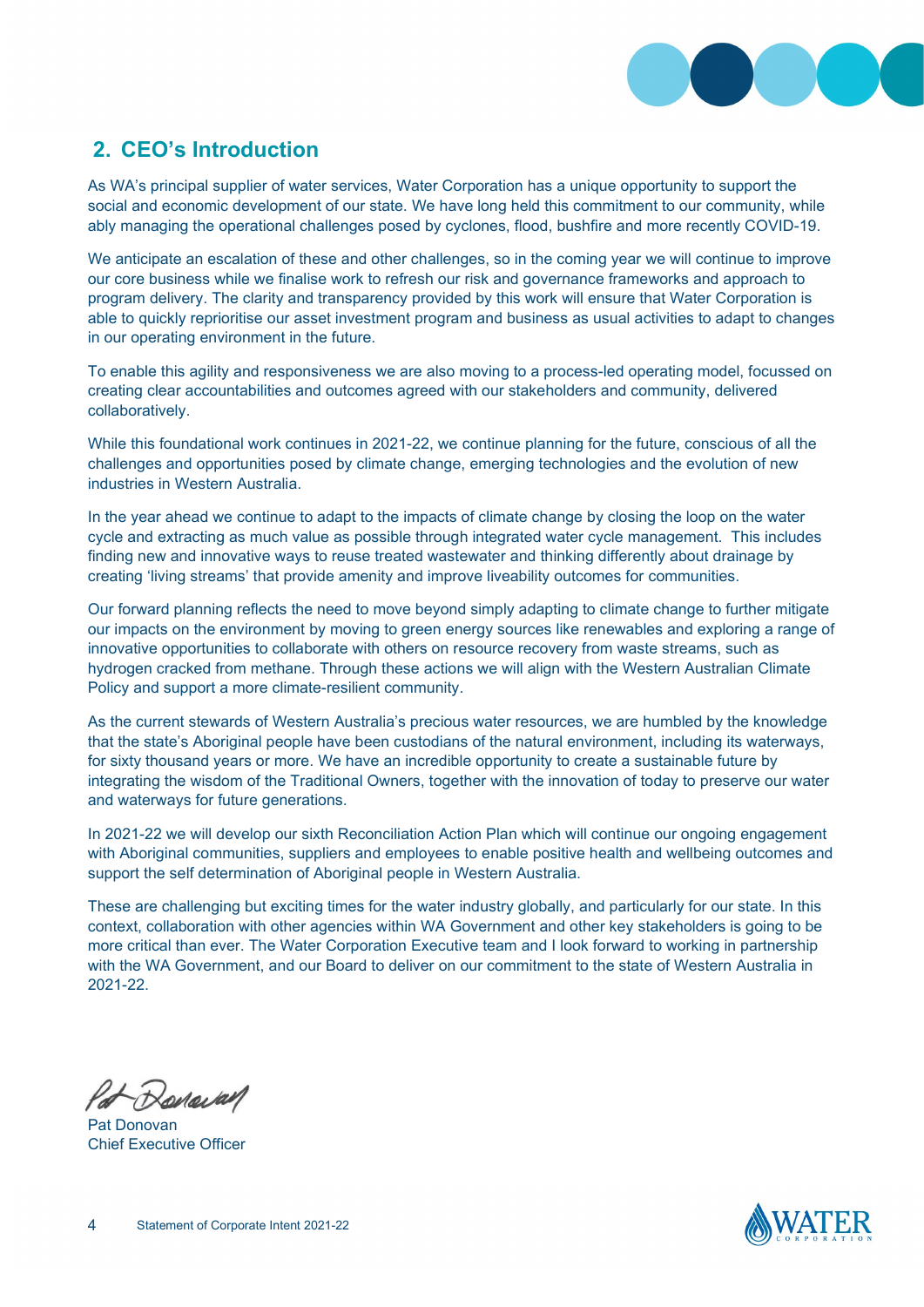

# **3. Drivers of Change**

Based on our scenario planning work, key trends and assumptions associated with our operating environment over the next year will mostly relate to increasing social environmental expectations; scale of supply and demand stress and degree of post-COVID and geopolitical impact.

#### **Increasing social and environmental expectations**

We know that our customers want us to continue to maintain safe, secure, fit-for-purpose water services, while keeping the cost of services as low as possible in the long-term. We also expect the community and customers' understanding of water-related issues to become more sophisticated.

#### **Impact of Climate Change**

Climate change will continue to impact the availability of our water sources, our customers' demand for water, our need to address greenhouse gas emissions, the options available for energy consumption, and the need for infrastructure adaptation. In this context, the implementation of the Western Australian Climate Policy will be one of the key drivers which will help us align our actions with those of the rest of the state.

Reduced rainfall, particularly in the South West areas of the state, has significantly reduced surface water dam inflows and is likely to constrain groundwater availability. This will continue to impact the capacity of our city and town water supplies, increasing the need for augmentation with climate independent sources such as seawater desalination and groundwater replenishment to grow and maintain liveability.

We anticipate that a range of potential new developments in regional areas will have meaningful impacts on demand for water, and that existing users who self-supply via groundwater abstraction will increasingly invest in efficiency and become more vocal and competitive about access to natural resources as overall availability declines.

#### **Degree of post-COVID and geopolitical impact**

The pandemic has affected our operating environment, as well as that of our suppliers, customers, regulators and other stakeholders. In this context, response and recovery from the pandemic, as well as building future resilience, will be one of the focus areas over the next five years.

Community sentiment and Government policy will elevate the importance of building local industry and manufacturing capability, while growing reliance on desalination and complex plant will drive closer links between Water Corporation and energy utilities. Co-optimising water and power will be a key theme in our economics and sourcing strategy.

In the current economic climate in WA which is rebounding strongly after the initial COVID-19 lockdown impacts, this is resulting in the acceleration in some expenditure as part of the stimulus program funding received via the State Government's WA Recovery Plan and Plan for WA Jobs.

We expect there to be shifting demographics in regional towns to urban centres and for greater infill. This increases the importance of the State Government's Waterwise Perth Action Plan, to support more modern urban designs, practices and behaviours.

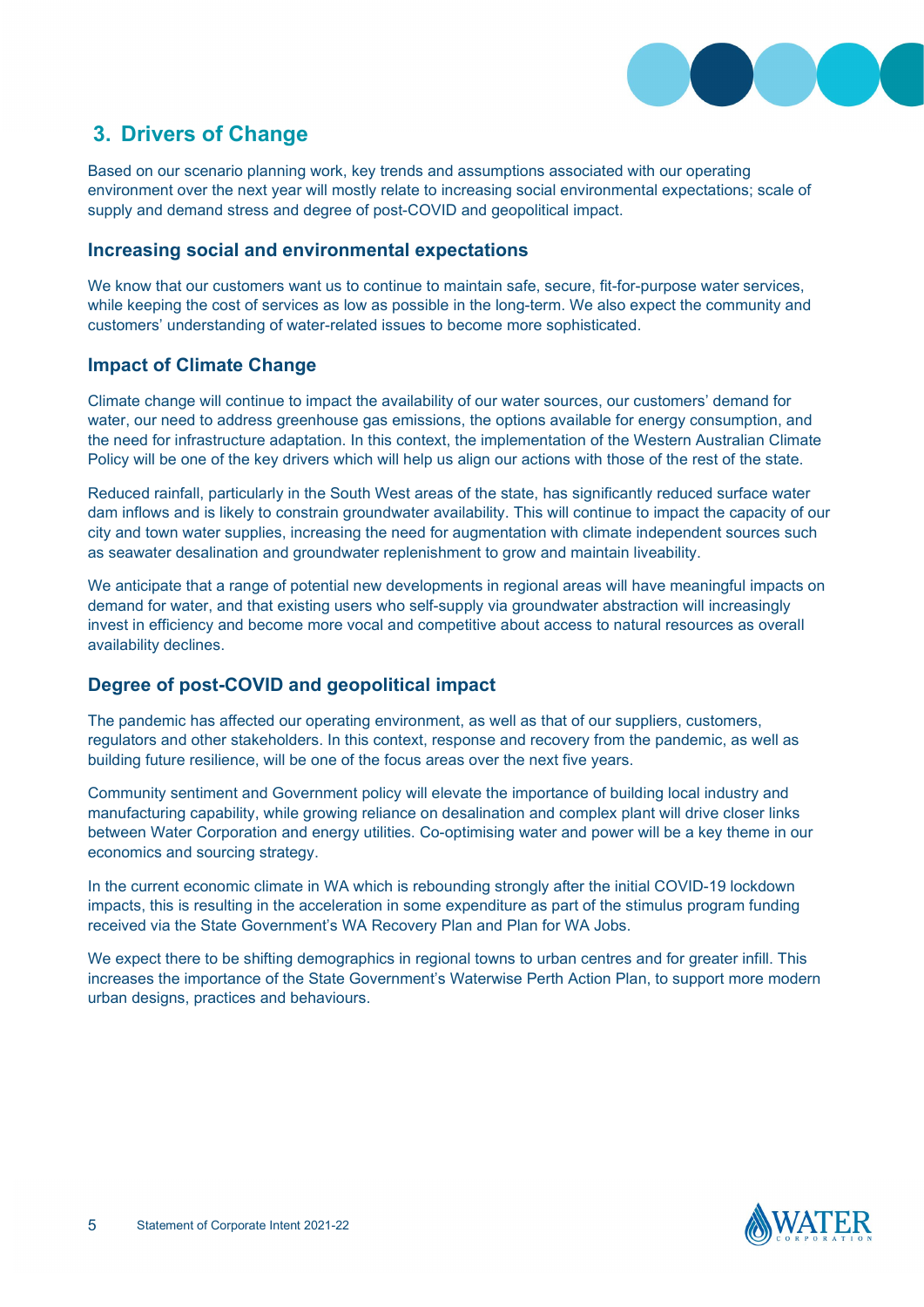

## **4. Our purpose and vision**

Our purpose is the sustainable management of water services to make Western Australia a great place to live and invest. Our business was established on 1 January 1996 as a statutory corporation controlled by the *Water Corporations Act 1995*. This governs us as a Government Trading Enterprise (GTE) and requires us

to act commercially by recovering costs for delivering services to our customers. We primarily supply water and wastewater services, with some arterial drainage and irrigation services, and will explore greater resource recovery opportunities in the next five years.

We are owned by the Western Australian Government and accountable to the Minister for Water for delivery of our services in a commercial manner. Where we are required to deliver services that are not commercially viable, the Government provides an operating subsidy, such as the provision of concessions for seniors and coverage of losses in country towns. Our vision (Figure 1) is to drive greater value for



**Figure 1: Our Vision**

Western Australia through our customers and the community. We will do this by delivering our operations in a way that is 'safe for all', at the 'lowest total cost' and 'lowest environmental impact'.

# **5. Business Objectives**

Our strategic priorities (Table 1) are reflected in our strategic objectives which align with State Government goals, and associated performance outcomes. These priorities are supported by respective KPIs and oneyear targets (Section 9k).

| <b>Government Goals</b>                                                                                                | <b>Strategic Objectives</b>                                                                                                                                                        | <b>Desired Outcomes</b>                                                                                                                                                                                                                         |  |  |
|------------------------------------------------------------------------------------------------------------------------|------------------------------------------------------------------------------------------------------------------------------------------------------------------------------------|-------------------------------------------------------------------------------------------------------------------------------------------------------------------------------------------------------------------------------------------------|--|--|
| Strong and sustainable<br>finances:<br>responsible, achievable,<br>affordable service delivery                         | Our customers expect<br>convenient and reliable<br>services to support their<br>lifestyle and businesses.                                                                          | 1. Continue to satisfy customers when we interact with them achieving a<br>high performing score when surveyed.<br>2. Keep total cost per property as low as possible over six years.                                                           |  |  |
| WA Jobs Plan:<br>local manufacturing and<br>production, creating WA jobs<br>and training for the jobs of the<br>future | Our people are at the core of<br>our business, and everyone<br>should feel valued.<br>empowered, engaged, safe<br>and respected.                                                   | 3. Create a workplace that reflects the diversity in Western Australia<br>(including women in leadership) and continuously strengthen our<br>commitment to reconciliation, equity and Aboriginal engagement in the<br>ways in which we operate. |  |  |
| Safe, strong and fair<br>communities:<br>developing healthy and<br>resilient communities                               | All Western Australians have<br>the right to safe drinking<br>water and we must not harm<br>our people or public.                                                                  | 4. Demonstrate advanced health and safety practices by 2024-25.                                                                                                                                                                                 |  |  |
| Growing our communities:<br>protecting our environment<br>with thriving suburbs and<br>regions                         | We are uniquely positioned to<br>leverage our assets,<br>operations and talent to<br>improve Western Australia's<br>liveability and to be an<br>economic enabler for the<br>state. | 5. Support the Government to deliver Waterwise Perth Action Plan.                                                                                                                                                                               |  |  |
|                                                                                                                        | The environment underpins<br>our lifestyle and prosperity,<br>so we should operate with the<br>lowest environmental impact.                                                        | 6. Achieve net zero carbon emissions by or before 2050.<br>7. Increase the percentage of materials recovered from solid waste over<br>six years.                                                                                                |  |  |

**Table 1: Our strategic priorities**

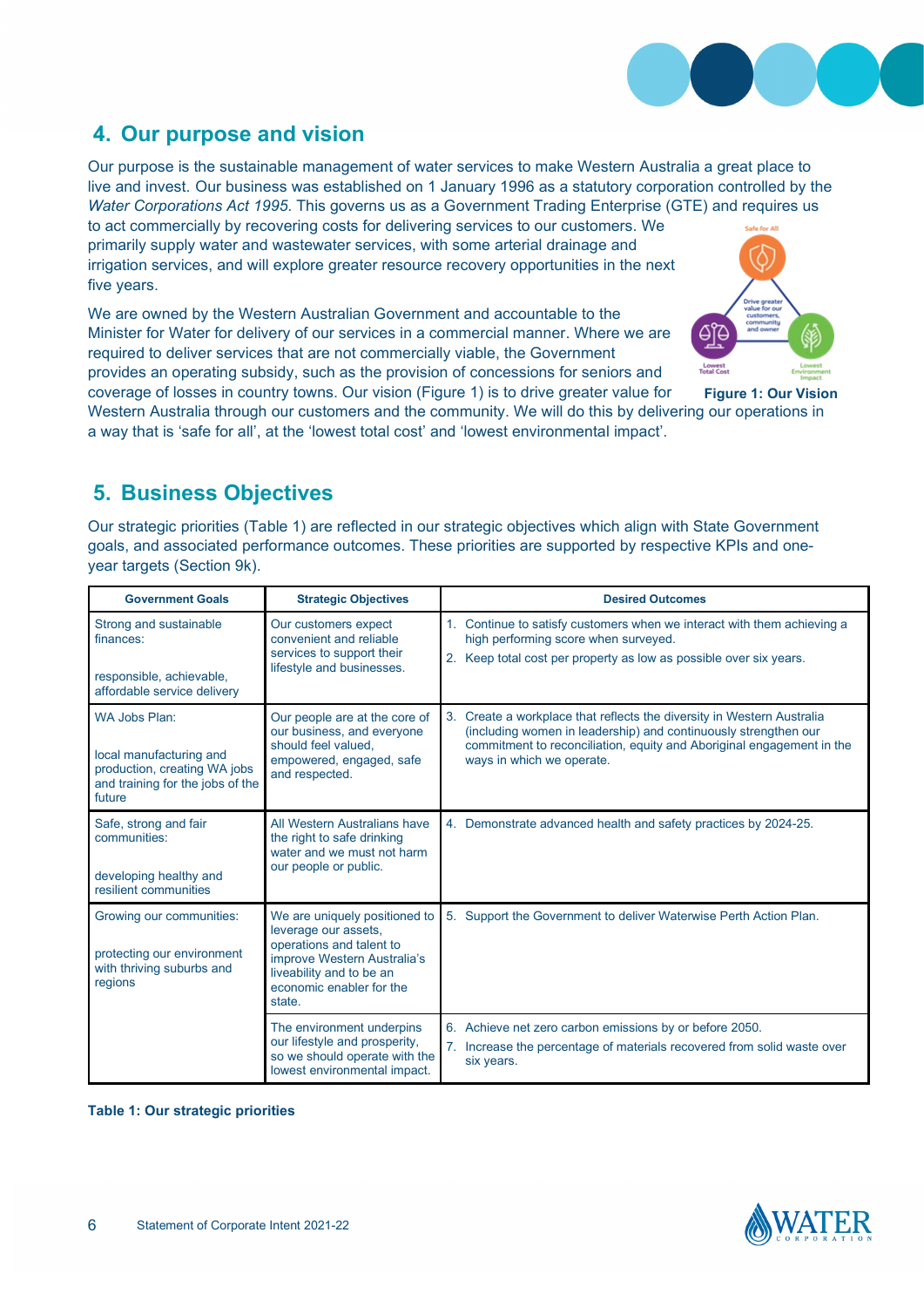

## **6. Governance and Structure**

We deliver our services within the conditions required by relevant requlatory bodies governing water services, water resource management, environment, health, and land planning, among others. Our Water Services Licence outlines our service standards. The Economic Regulation Authority conducts periodic reviews and audits of our licence, Asset Management System, and the efficiency of our operating and capital costs.

#### **Risk**

We have an integrated Risk Management Framework consistent with AS ISO 31000:2018 Risk Management Guidelines. This framework manages a considerable schedule of internal and external risks, which may be strategic or operational in nature. Using this approach, we will continue to ensure our decision-making and investment is risk based as it moves us towards achieving our corporate objectives. At the Corporate level, risk is governed by the Audit and Risk Committee of the Board.

#### **Safety, wellbeing and environment**

Through the Safety and People Committee, the Board leads and provides oversight for organisational safety and wellbeing matters. Overall, we set a high standard when it comes to safety, wellbeing and environment. We have certified management systems in place, accredited to AS/NZS ISO 14001 Environmental Management, AS/NZS 4801:2001 Occupational Health and Safety, and the newly accredited AS/NZS ISO 45001:2018 Occupational Health and Safety Management Systems.

#### **Our Board and Executive**

Our Board is our governing body, with the authority to perform the functions, determine the policies and control the affairs of Water Corporation. Directors are appointed by the Governor, on the nomination of the Minister, for a term of up to three years. As a Director, they do not have the protection of the Crown in respect of their duties and liabilities under the *Water Corporations Act 1995*.

#### **Board of Directors:**

- Mr Ross Love Chairperson
- Mr David Lock Deputy Chairperson
- **Mr Pat Donovan**
- Mrs Gningala Yarran-Mark
- **Mr Ross Holt**
- Dr Carla Boehl
- Ms Helen Creed

#### **Executive team:**

- Mr Pat Donovan Chief Executive Officer
- Ms Fiona Smith People and Safety
- Mr Matthew Cronin Strategic Performance
- Mr Dean Page Chief Financial Officer
- Mr Barry Ford Operations
- Mr Evan Hambleton Assets Planning and Delivery
- Ms Elise Vervetjes Information and Technology
- Ms Karen Willis Customer and Community

We will continue to improve and realign key processes around the business, as we continue to evolve our operating model to optimise our core business. We will be looking to retain what works well, refine our culture to drive performance in the areas most valued by our customers and community.

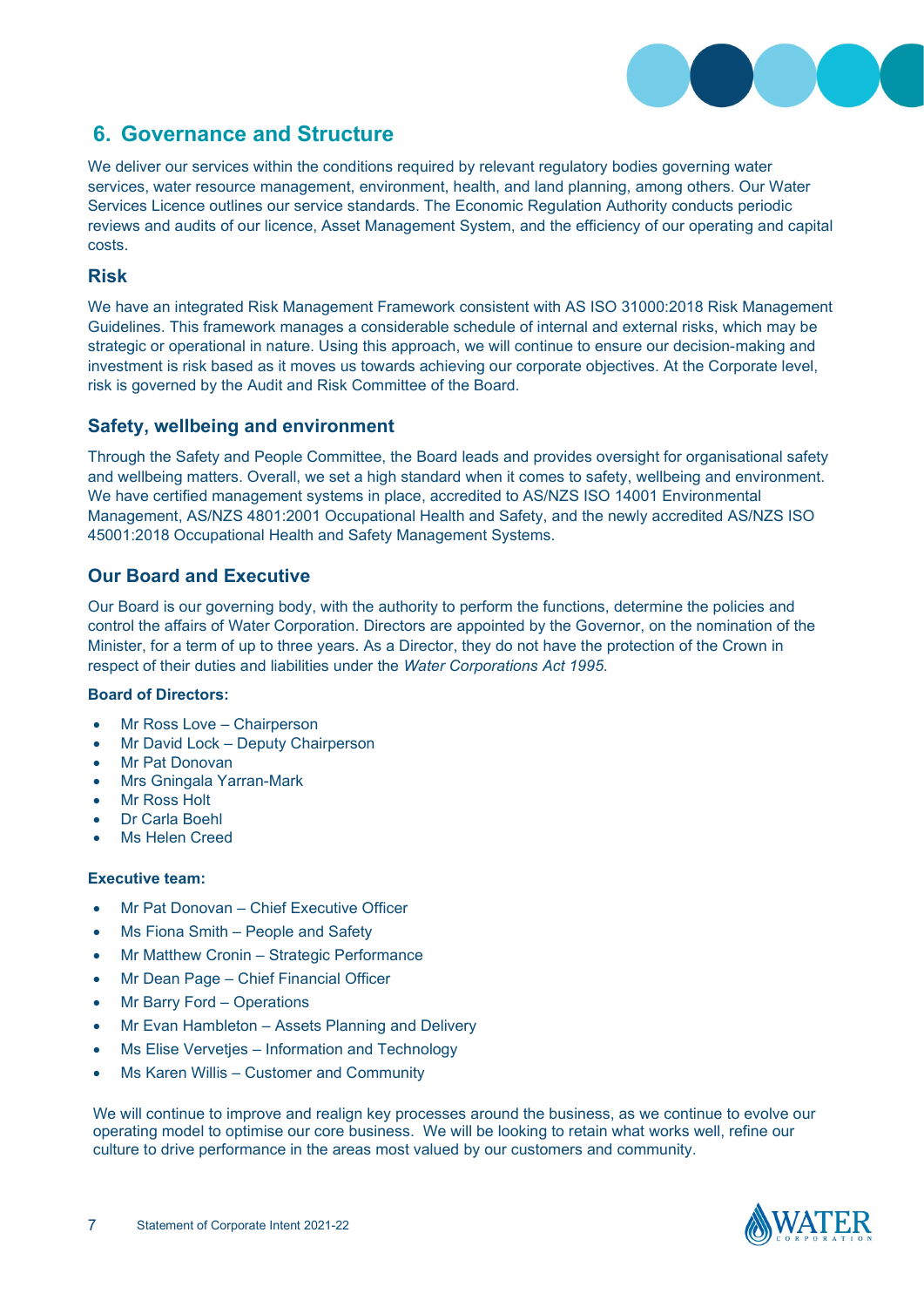

# **7. Our Services**

#### **Safe for all**

Safety is paramount, and we will be putting greater focus on maturing our culture, uplifting performance (including that of contractors), supporting staff wellbeing and mental health, and reviewing public safety. This will culminate in our Safety Strategy to guide the long-term maturity of our safety system.

Safe water remains a high priority. Our actions and investment will seek to maintain 100 per cent compliance with health-related requirements.

We will also continue to work with the Department of Communities and other stakeholders on selected remote Aboriginal communities to improve water service delivery, as part of helping the state to ensure water is safe for everyone.

#### **Lowest total cost**

We are committed to delivering services as efficiently as possible. This includes focussing on optimising capital and operating expenditure to minimise total costs. Our customers are price conscious and believe the price of water should reflect the volumes used to send stronger price signals to excessive water users.

We are continuing to look for ways to get the most value from our assets, which includes water demand management. We will also continue to deliver programs to assist our most financially vulnerable customers, placing more emphasis on early intervention, support programs, home visits and flexible payment options.

#### **Lowest environmental impact**

Concern for the environment was one of the top three issues identified by our customers, including health of our waterways, recycling, waste management and the production of greenhouse gases. This sentiment is reflected in our vision to improve environmental and cost outcomes together.

Over the next year and beyond we will:

- continue to communicate and engage with the community on climate change, in line with our Boardendorsed Climate Change Communications and Engagement Policy,
- continue to explore opportunities to increase water recycling,
- continue to minimise and offset the clearing of native vegetation for water infrastructure,
- continue to sustainably recycle Perth's wastewater treatment plant bio-solids,
- pursue initiatives which reduce our greenhouse gas emissions,
- explore new resource recovery initiatives, such as phosphorus, hydrogen and  $CO<sub>2</sub>$ , and
- explore new ways to better manage waste, which includes support of the Container Deposit Scheme and the Waste Avoidance and Resource Recovery Strategy 2030.

Support and implementation of the State Government's Western Australian Climate Policy will also be among our key priorities, which will include the development of a transition plan to support the aspiration of net zero greenhouse gas emissions by 2050.

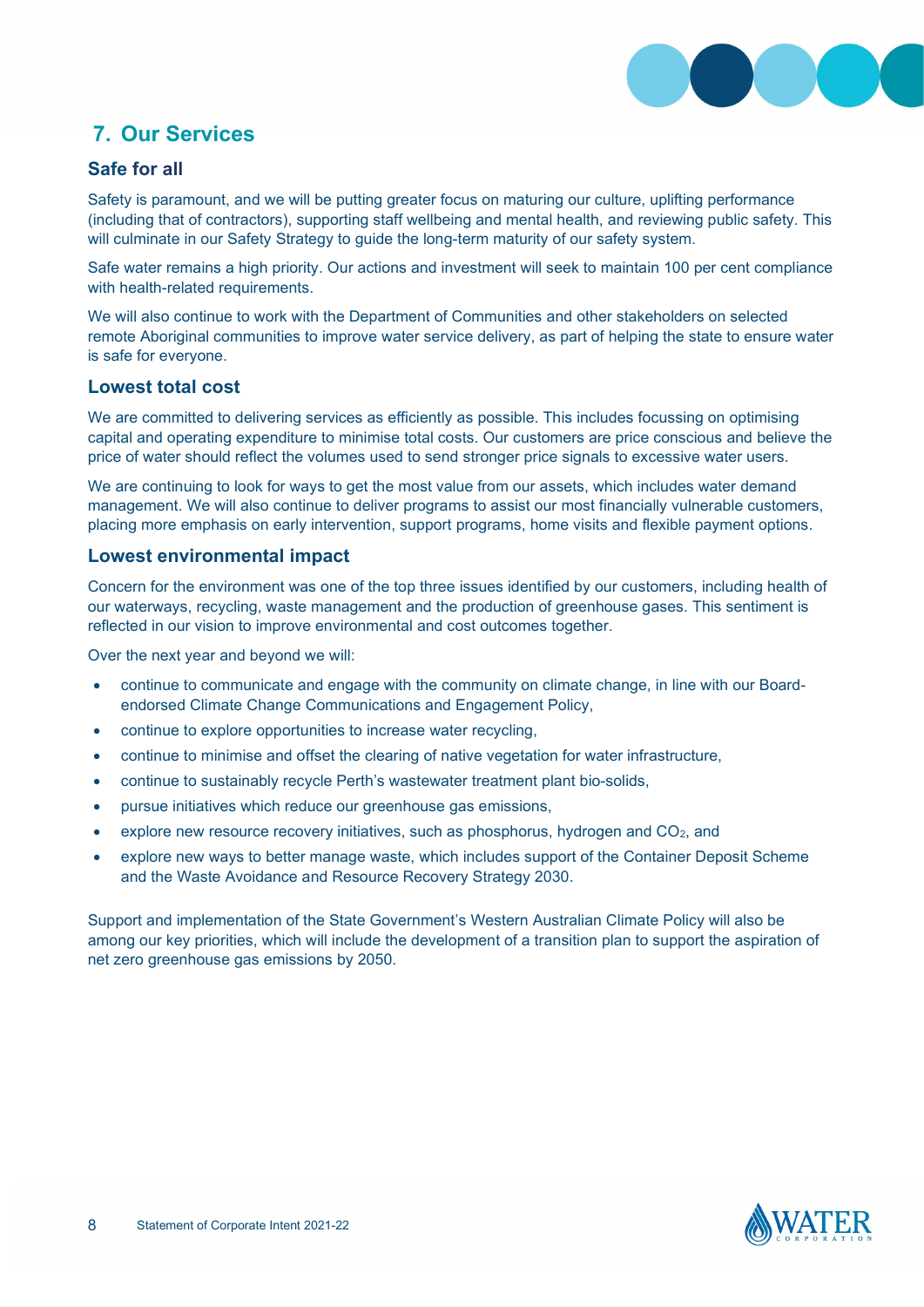

#### **Satisfied customers**

- **Service levels –** We will continue work to maintain the reliable and continuous provision of water to customers' taps, minimise disruptions during outages, control sewer overflows in homes, and manage the odour, noise and aesthetic water quality. To support our customers' desire for long-term water security given climate change, we will continue to invest in climate-independent sources, seek to maximise recycling and the use of fit-for-purpose water and support ongoing demand management. We will also continue to support the Department of Primary Industries and Regional Development, Department of Water and Environmental Regulation (DWER) and other stakeholders to manage water supply arrangements in areas declared as water deficient.
- **Customer usage –** Perth-Peel customers account for about 80 per cent of our customers and are serviced by the Integrated Water Supply Scheme (IWSS, Appendix 1). Over the next 10 years, Perth's (including Mandurah-Murray) total demand for our water is expected to increase by seven percent, from 263 billion litres in 2018-19 to approximately 281 billion litres by 2029, consistent with projected population and economic growth.
- Working with our customers to use less water per capita in the Perth-Peel area will continue to be one of the key mechanisms to optimise the next new source development in the IWSS. The Corporation's demand management programs and advertising campaigns will continue to help us communicate with and educate the wider WA community on water efficiency in residential and non-residential sectors. We will also continue to do our part to manage water leakages in our networks.
- **Customer growth:** Under the *Water Services Act 2012*, no water service provider has exclusive rights to supply particular markets. Competition for water customers is based on winning the market during land development, not competing in the market once assets have been sunk. Since the growth of our business is dependent on new customer connections, we will continue to plan competitive water service offerings for new developments and will be more active in exploring and aligning innovative alternative water solutions to customer needs.
- The Corporation will continue to explore markets adjacent to the functions outlined in the *Water Corporations Act 1995*, including services associated with fit-for-purpose water, stormwater, irrigation, resource recovery and excess renewable energy not required for our industrial processing.

#### **Value for WA communities**

We will continue to explore collaborative opportunities across Government, the private sector and other relevant stakeholders to contribute to the Government's priorities, including a strong economy, regional prosperity, a liveable environment, a bright future and Aboriginal wellbeing. For example, we will continue to be an active supporter and enabler for the Waterwise Perth Action Plan. This includes relevant actions to enhance community education and engagement; create more urban green spaces in urban environments; implement an urban forest tree canopy program to reduce the urban heat island effect in high-risk areas; and enhance the community value of stormwater drains and basins through the Drainage for Liveability program.

We are also engaging with primary and secondary schools via our Waterwise Schools Program to educate on the water cycle, and to encourage students to consider careers in science, technology, engineering or math (STEM).

We will continue to leverage partnerships to increase community access to green spaces around drains and basins, which can deliver multiple benefits to the community, such as better health outcomes, aesthetics, habitat, greening and urban cooling. This is a cost-effective way for Water Corporation to contribute to the liveability of our towns and cities in a changing climate.

We will continue to evolve our procurement practices and promote increased opportunities for local industry to support the diversification and growth of the Western Australian economy.

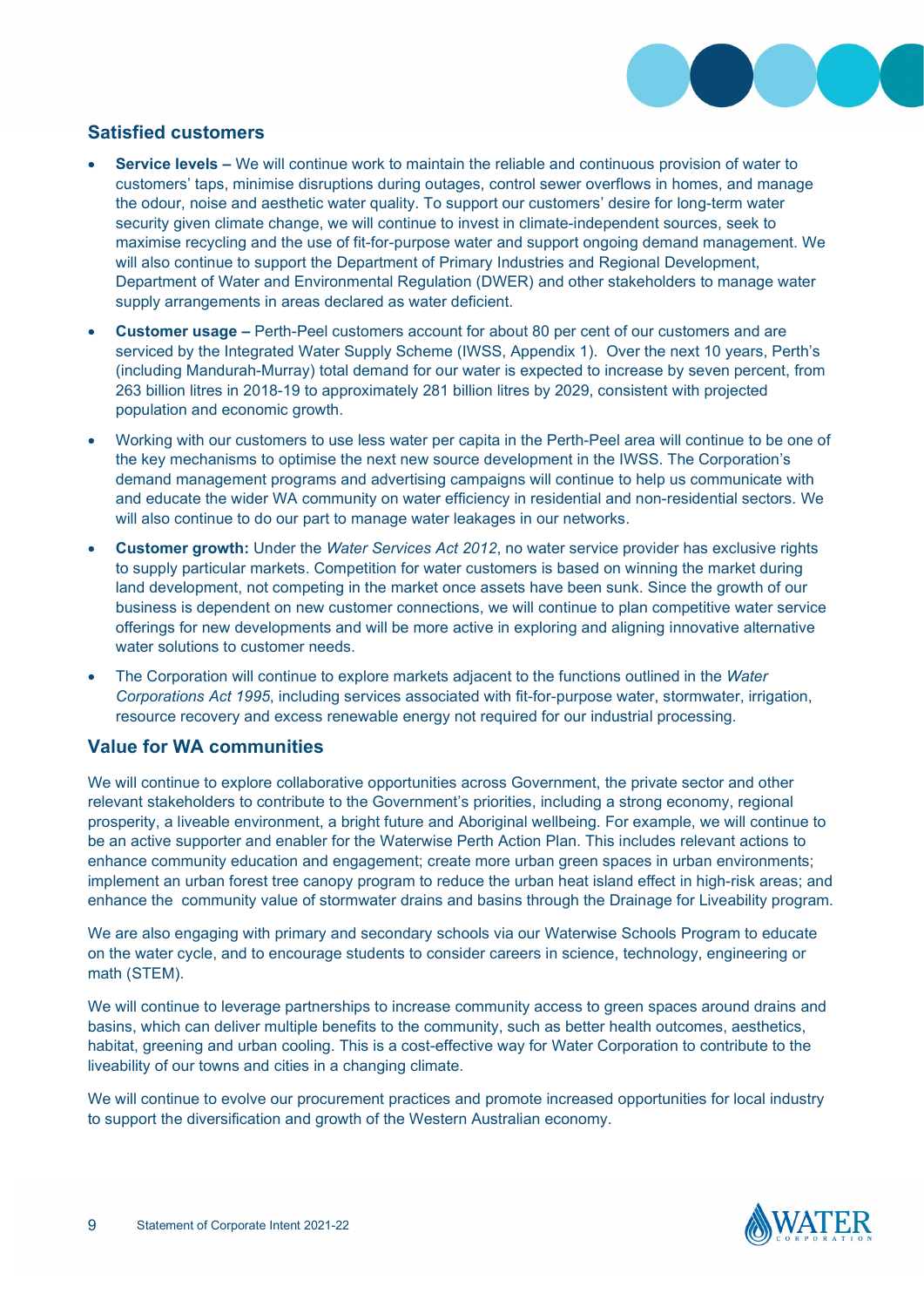

We worked with DWER to develop the *Water Services Code of Practice (Family Violence) 2020* to support customers experiencing family violence beyond financial hardship. We are currently in the process of developing and implementing a family violence policy and training of staff to align with the Code of Practice.

#### **Supportive workplace**

Our Diversity and Inclusion Strategy 2020 – 2025 articulates our commitment to diversity and inclusion and the actions we are taking to achieve them. Initiatives include career entry programs (apprenticeships and traineeships), Aboriginal employment and development, disability employment and engagement, female representation in our apprentice, trades, and leadership cohorts, and the celebration of all aspects of diversity within the Corporation.

Our programs aim to educate and support employees to manage their life and their work with programs to support financial literacy, fitness, domestic violence, mental health and flexible work arrangements. We will ensure Water Corporation offers a supportive workplace. We will also continue our positive working relationships with relevant unions, provide equal employment opportunities and adhere to a strict Code of Conduct with our employees.

We have a proactive Reconciliation Action Plan Working Group within Water Corporation. The Working Group is leading the Reconciliation Action Plan to address the inequality in economic opportunities, life expectancy and education between Aboriginal and non-Aboriginal Australians.

#### **Innovation**

We have ongoing research and innovation programs that fund approximately 70 projects each year, many of which engage the local start-up ecosystem, leverage third party funding or research providers. The Water Research and Innovation Precinct at the Subiaco Water Resource Recovery Facility will continue to be a collaborative workspace to deliver these new and innovative wastewater treatment and resource recovery technologies in collaboration with other water utilities, research institutions and local industry. We also continue to build on our long history of fostering both innovation and innovators with over half of the organisation engaged in our online ideas platform.

#### **COVID-19 response, recovery and adjustment**

During the response to COVID-19, we will continue to provide safe drinking water and the management of wastewater for the state, community and our customers. This will be achieved by maintaining the safety and wellbeing of our people, ensuring the delivery of our obligations under the *Emergency Management Act 2005*, and working collaboratively with State Government and industry on the response. We will also work with Government to provide any tracking or information required to assist with pandemic response.

In the context of COVID-19, the safety and wellbeing of our people will continue to be our top priority. Our response has included a review of our flexible working arrangements available to employees. We are now able to maximise the personal and professional benefits learned from remote working and will continue to focus on productivity and performance outcomes.

In this context, we will also continue to evolve our incident response and management approaches, including scenario planning and the way we engage and collaborate with our stakeholders during a State of Emergency and simultaneous disasters. We have learned a lot about this in the past year and will be working on embedding our learnings to ensure the long-term resilience of the business.

We will also continue to evolve our technology, which was instrumental during COVID-19 when the whole Water Corporation team really pulled together with essential support for core business delivered remotely, thanks to new technology fast-tracked by our IT team.

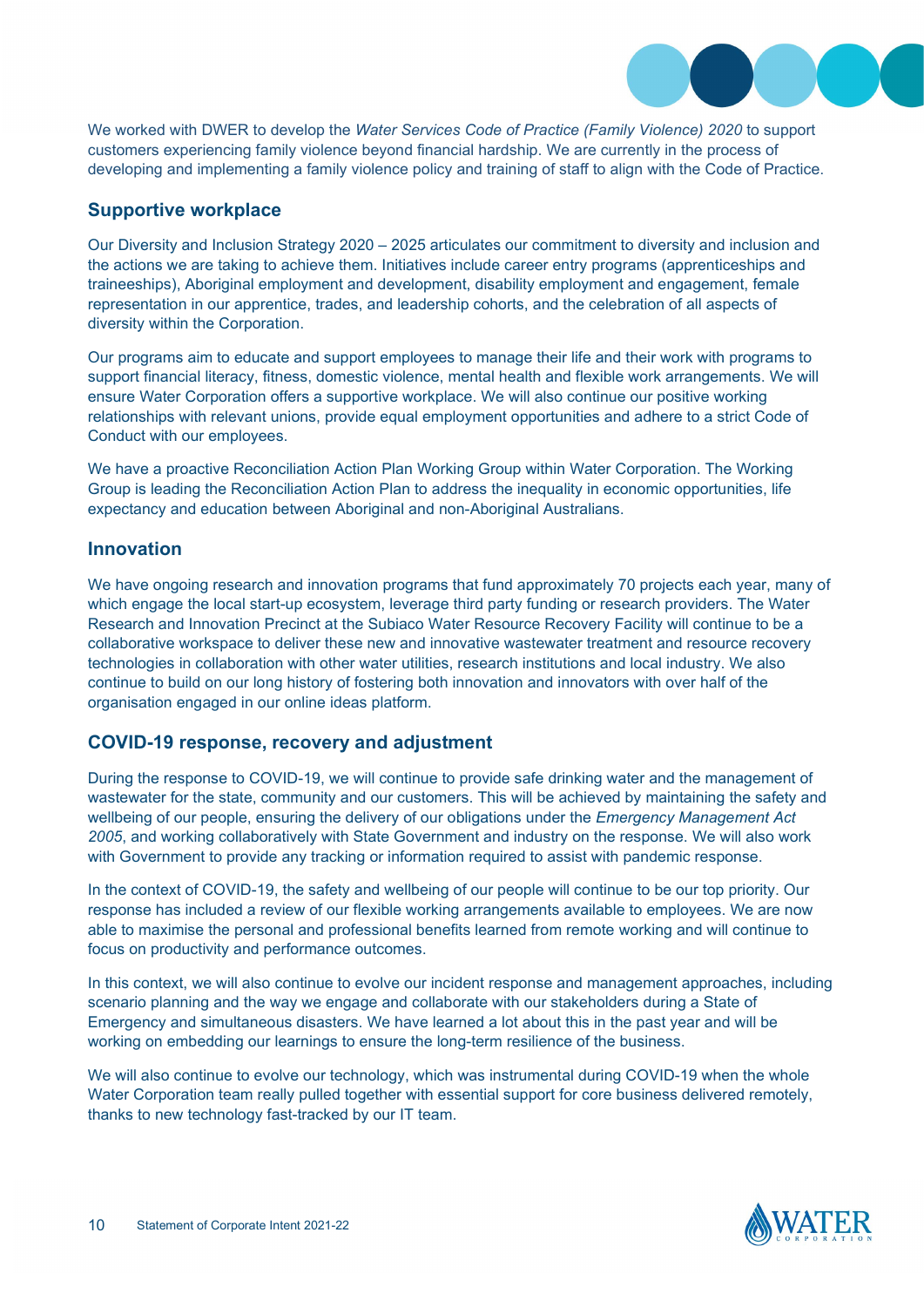

When it comes to affordability, we need to remain customer-focussed, as was demonstrated recently during our response to the COVID-19 pandemic. Our customer support team moved quickly and redoubled their efforts to support customers, many of whom were experiencing financial hardship for the first time in their working lives. We will continue to listen to our customers and look for more ways to support them as the state continues its economic recovery.

One of the significant contributions we can make to assist with the state's economic recovery is to protect WA jobs and create new job opportunities through our capital investment program and operating activities. The program will continue to deliver projects with investment certainty and allow the many local businesses who are awarded contracts to grow and prosper.

To assist with the economic recovery of the state, we will work collaboratively with our Minister, State Government and industry to ensure our capital projects are engaging with local businesses and contractors to keep Western Australians in jobs during and after COVID-19 guided by the Government's Buy Local Policy and Industry Participation Strategy.

## **8. Asset Management**

#### **Strategic asset planning**

Our Asset Management System sets out our approach and processes for directing, integrating, coordinating and controlling asset management activities to realise value from the asset portfolio to achieve corporate objectives.

To focus investment and monitor performance the corporate objectives, combined with risk, demand and other information, is utilised to plan and prioritise the five-year Asset Investment Program.

#### **Asset base**

We have an extensive network of water, wastewater, irrigation and drainage assets. Our assets encompass the whole water cycle, have a large geographical footprint, and are highly diverse across schemes.

Our asset base includes 52,000km of pipes and 1,600 pump stations which provide services to 2 million customers across the state, and over 100 wastewater treatment facilities that treat wastewater before returning it to the environment or recycling it for a range of uses.

We are continuing to optimise our existing asset base through targeted maintenance and investment programs that consider cost, risk and performance. Although a large proportion of our infrastructure asset base is less than 60 per cent through its economic asset life, infrastructure maintenance and renewals is essential to ensuring our services are safe for all, and drive value for customers and the community.

#### **Future infrastructure assets**

In the Perth area, long-term demand and supply forecasts continue to predict the need for a major new source for the IWSS in the next five to ten years. We have undertaken advanced planning for a number of water sources, and the timing and capacity of any new source will be dependent on the availability of groundwater, streamflow, and any significant change from recent mild weather conditions to hotter, drier conditions, adversely driving an increase in customers' water consumption.

Maximising production of all sources is a key component of the IWSS operating strategy to defer the need for additional capacity provided by a new source. The recommended production level will be reviewed and adjusted annually based on streamflow and storage levels.

Lower forecast population growth across regional areas in recent years, together with reviews of sizing and non-capital solutions, has resulted in the cancellation, staging and deferral of some planned asset investments while maintaining the capacity to service forecast growth.

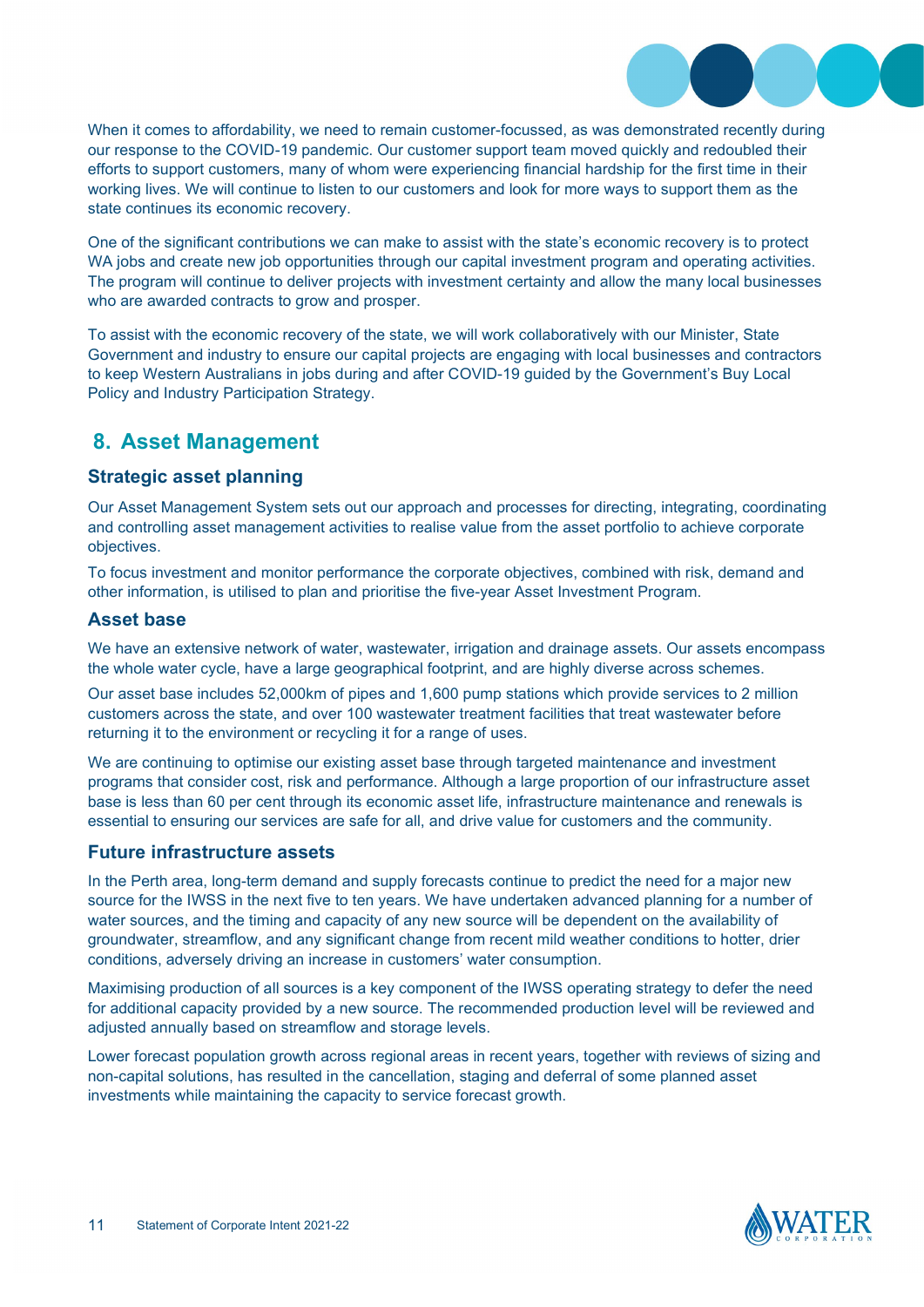

#### **Asset investment program**

Based on current assumptions and drivers of change, our one-year proposed Asset Investment Program of \$712 million has been allocated as follows<sup>1</sup>:

- metropolitan water, wastewater and drainage services \$396 million (56%);
- regional water, wastewater, irrigation and drainage services \$304 million (43%); and

• capitalised interest \$13 million (2%). <sup>1</sup> Dollar figures are rounded to the nearest \$1 million. Percentages are not rounded

Our major infrastructure projects next year include:

- construction of new water storage tanks in Merredin, Dedari and Karratha;
- Broome North Wastewater Treatment Plant & treated wastewater management system upgrades;
- Sepia Depression Ocean Outlet Landline (SDOOL) transition tower upgrade;
- Perth CBD cast iron pipe renewal; and
- Gnangara branch sewer extension.

## **9. Finances and KPIs**

#### **a. Reporting to the Minister**

Reports which monitor performance against the targets outlined under the SCI are provided to the Minister quarterly. In addition, the Board and Chief Executive Officer advise the Minister of any significant variations in our performance. Reporting of operational performance to various authorities and departments of Government occurs in addition to this. The Corporation's Annual Report is provided to the Minister within the timeframe specified by the *Water Corporations Act 1995*.

Copies of our major public documents, including the Annual Report, Quarterly Performance Reports and SCI, can be accessed through our website at: **watercorporation.com.au**.

#### **b. Borrowings**

Our Asset Investment Program is funded from operational cash flows, borrowings and a financial arrangement under a Public Private Partnership for the Mundaring Water Treatment Plant.

#### **c. Accounting policies**

Details of our significant accounting policies can be found in the notes accompanying the Financial Report in our Annual Report. With effect from 1 July 2019 Water Corporation will account for leasing arrangements in accordance with the Australian Accounting standard AASB16 Leases.

#### **d. Dividend policy**

The current calculated dividend payout ratio is 85% of after-tax surplus (excluding developers' hand-over assets, State Government grants and grants received from Government for Capital Expenditure purposes). The actual amount of dividend paid each financial year to the State Government is dependent on decisions made by the Expenditure Review Committee (ERC) and approval by Cabinet.

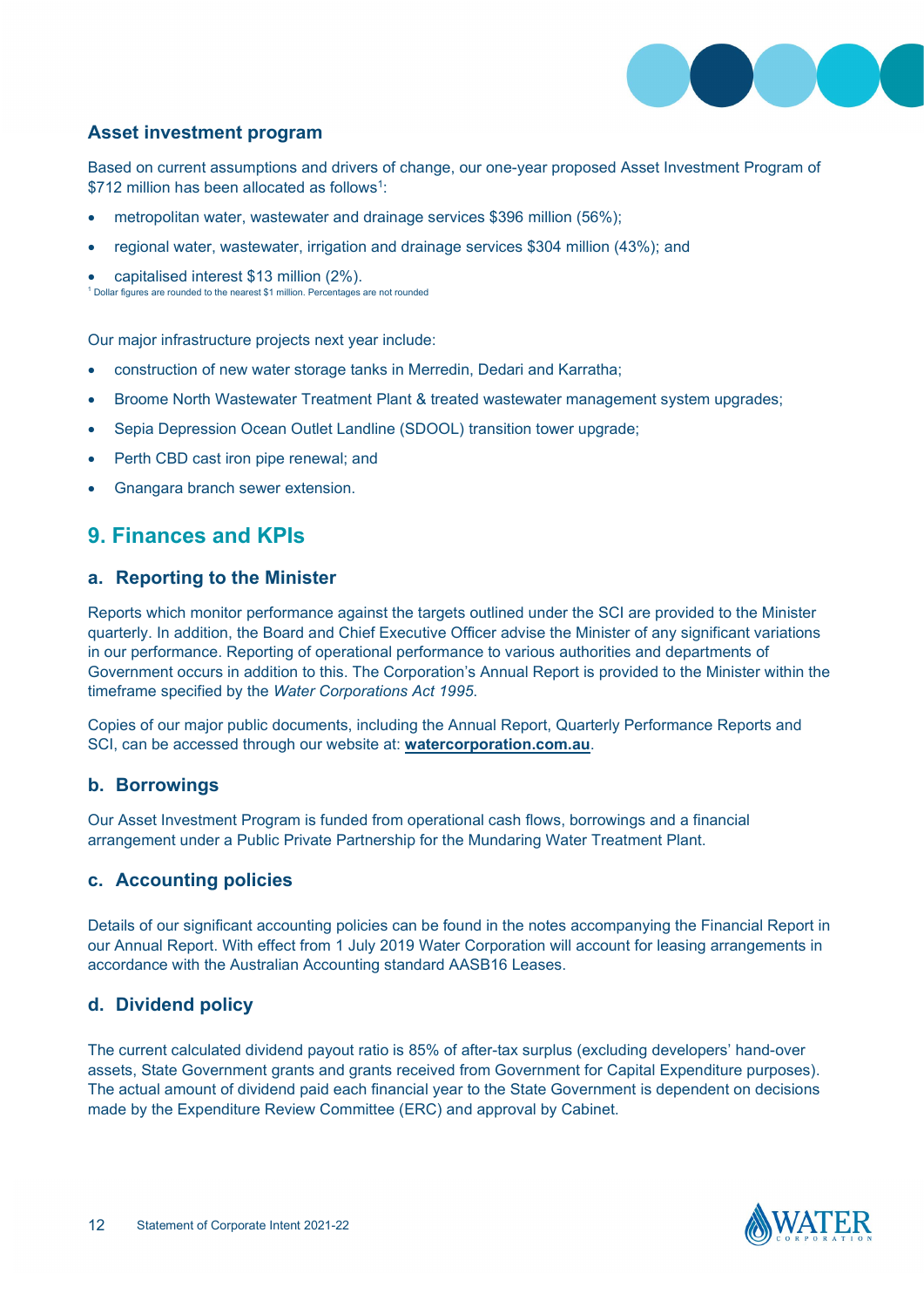

#### **e. Approvals**

State Government approval will be obtained prior to any change in commitments and / or actions outside of approved parameters. This approval also extends to new projects not included within the State Government's approved financial parameters.

#### **f. Efficiency dividends and measures**

The State Government has approved a range of budget repair and efficiency measures over several budget cycles that have impacted the Corporation's Asset Investment Program and operating and maintenance expenditure in the forward estimates.

#### **g. Assumptions**

These assumptions have been used to determine Our Measures.

|                                                              | 2020-21<br>Projected | 2021-22<br>Projected |
|--------------------------------------------------------------|----------------------|----------------------|
| Growth in services (%)                                       | 1.1%                 | 1.1%                 |
| <b>New Operating Efficiency</b><br>Target <sup>1</sup> $(%)$ | 1.5%                 | 1.5%                 |
| CPI annual change (%)                                        | 1.50%                | 1.75%                |
| Dividend payout rate <sup>2</sup> $(\%)$                     | 85%                  | 85%                  |

<sup>1</sup> New operating efficiency target approved by the ERC in November 2019 as part of the 2019-20 Mid-Year Review process. The new<br>efficiency target is applied from 2020-21 onwards.

 $2$  The current dividend payout ratio is 85% of after-tax profits. The actual amount of dividend paid each financial year is dependent on decisions made by the ERC and approved by Cabinet.

#### **h. Supply assumption**

This SCI has been prepared based on the assumption of adequate surface water storage at the end of the 2021 winter. Should storage be below this, it may have a material impact on our ability to supply water as projected and deliver the financial outcomes presented.

#### **i. Operating subsidy**

Operating subsidies are State Government payments for services that are not otherwise commercially viable. We calculate the operating subsidy based on the efficient costs of providing both metropolitan and country services. Operating subsidies are funded from the Consolidated Account and the Royalties for Regions program.

Operating subsidies provided to the Water Corporation fall under three categories:

- Country Water Pricing Subsidy the net loss in country schemes from providing services below cost;
- Revenue concessions concessions to pensioners, seniors and concessional land customers (e.g. charities), provided at the request of the State Government; and
- Metropolitan Operations subsidy for Woodman Point Receival facility.

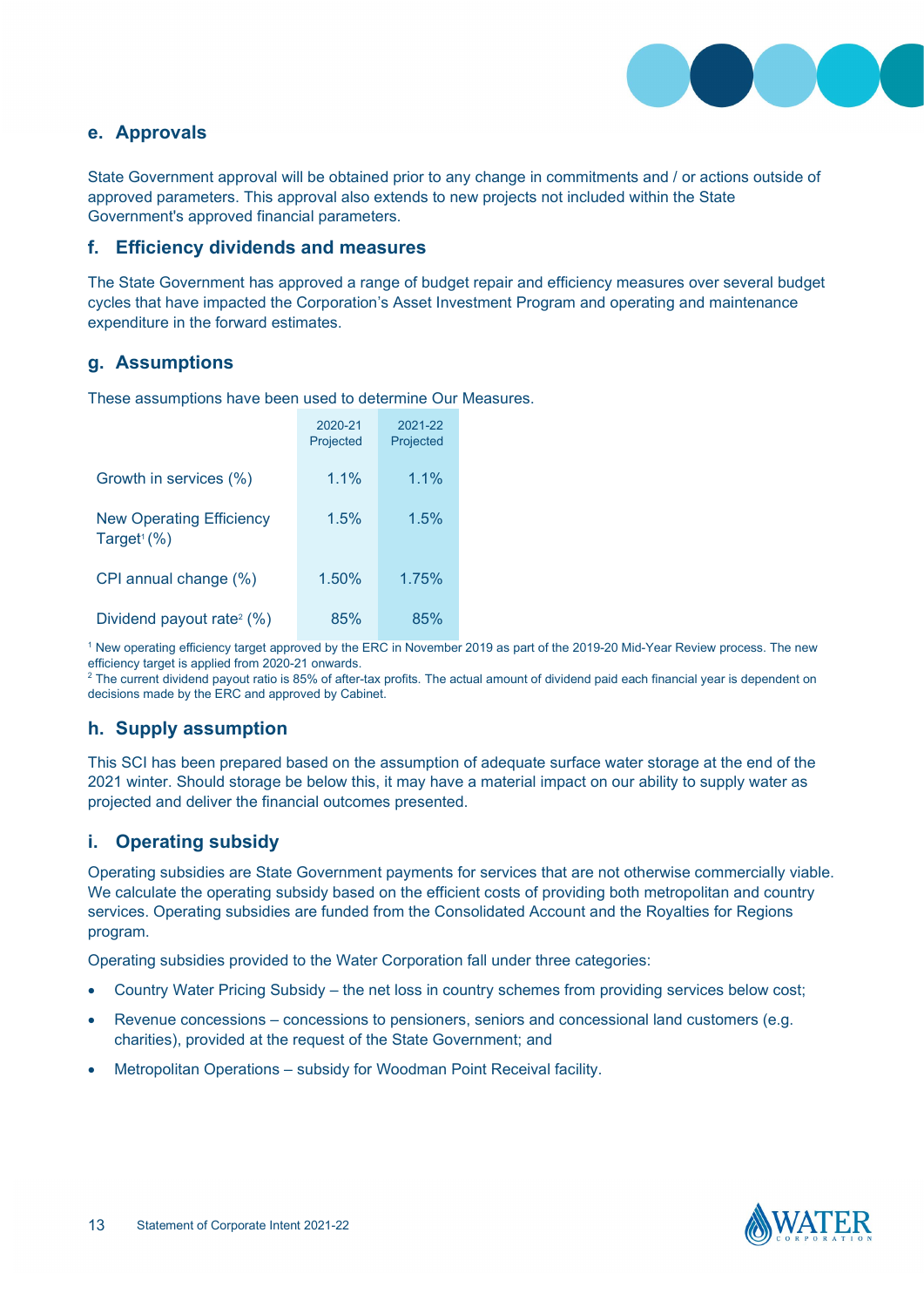

### **j. Financial forecast for 2021-22** 2021-22 Projected

|                                                                   | 2021221100000 |
|-------------------------------------------------------------------|---------------|
|                                                                   | \$m\$         |
| Operating revenue                                                 | 2,814         |
| Direct operating expenses                                         | 987           |
| Depreciation / amortisation                                       | 562           |
| Earnings before interest, tax & developer contributions (EBIT)    | 1,264         |
| Net interest expense                                              | 175           |
| Developers' contribution                                          | 134           |
| Operating surplus before income tax                               | 1,223         |
| Income tax expense                                                | 367           |
| Operating surplus after income tax                                | 856           |
| Capital expenditure (including Capitalised Interest) <sup>1</sup> | 712           |
| Borrowings taken (repaid)                                         | 375           |
| <b>Accruals to Government</b>                                     |               |
| Indirect tax equivalents                                          | 8             |
| Income tax equivalents                                            | 371           |
| Dividends provided <sup>2</sup>                                   | $\mathbf{0}$  |
| <b>Total</b>                                                      | 379           |
| <b>Payments from Government</b>                                   |               |
| <b>Operating subsidies</b>                                        |               |
| <b>Country Water Pricing Subsidy</b>                              | 318           |
| Revenue concessions                                               | 171           |
| <b>Metropolitan operations</b>                                    | 2             |
| Total operating subsidies                                         | 491           |
| <b>Net Accrual to Government<sup>3</sup></b>                      | $-112.1$      |

<sup>1</sup> The reporting of the Asset Investment Program may differ between the Budget Papers and Statement of Corporate Intent due to a difference in accounting approach. The Statement of Corporate Intent presents an accrual view of the investment program, while the Budget Papers present a cash view.

<sup>2</sup> Consistent with the 2021-22 Budget, the Corporation is retaining the 2020-21 interim and final dividend and 2021-22 interim dividend payable of \$1,354.9 million to fund future infrastructure investment.

 $^3$  The Corporation is expected to make a negative contribution to the government's Net Operating Balance of \$112.1 million in 2021-22 due to retention of the 2020-21 interim and final dividend and 2021-22 interim dividend totalling \$1,354.9 million.

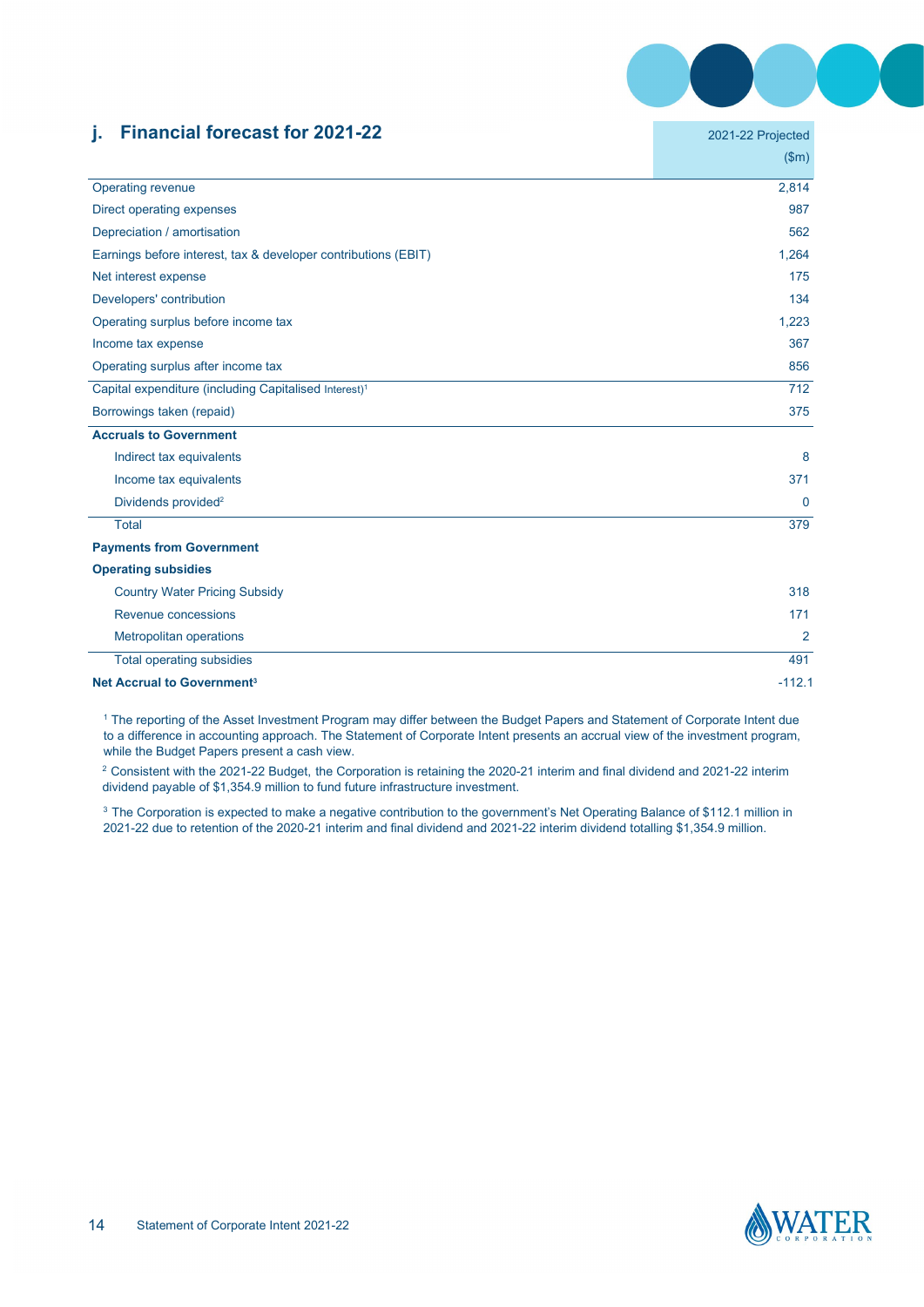

## **k. KPIs and one-year targets**

|                                                                                                                                                                                                                                                     | 2020-21<br>Estimated<br>Actual | 2021-22<br><b>Target</b> | <b>Note</b>  |
|-----------------------------------------------------------------------------------------------------------------------------------------------------------------------------------------------------------------------------------------------------|--------------------------------|--------------------------|--------------|
| Outcome 1: Continue to satisfy customers when we interact with them achieving a high<br>performing score when surveyed                                                                                                                              |                                |                          |              |
|                                                                                                                                                                                                                                                     | 8.29                           | 8.00                     |              |
| Outcome 2: Keep total cost per property as low as possible over six years                                                                                                                                                                           |                                |                          |              |
|                                                                                                                                                                                                                                                     | 1,987                          | 2,012                    |              |
| Outcome 3: Create a workplace that reflects the diversity in Western Australia (including<br>women in leadership) and continuously strengthen our commitment to reconciliation,<br>equity and Aboriginal engagement in the ways in which we operate |                                |                          |              |
| Workplace diversity targets achieved - women in leadership (% and number of)                                                                                                                                                                        | 36.3%, 65                      | 36.0%, 64                |              |
| Aboriginal and Torres Strait Islander employment (% and number of)                                                                                                                                                                                  | 4.8%, 179                      | 6.0%, 220                |              |
|                                                                                                                                                                                                                                                     | 3.1%                           | 3.2%                     |              |
| Outcome 4: Demonstrate advanced health and safety practices by 2024-25                                                                                                                                                                              |                                |                          |              |
|                                                                                                                                                                                                                                                     | nil                            | nil                      |              |
|                                                                                                                                                                                                                                                     | 4.5                            | 2.2                      |              |
| Outcome 5: Support the Government to deliver Waterwise Perth Action Plan                                                                                                                                                                            |                                |                          |              |
| Support the Government to deliver Waterwise Perth Action Plan (number of Water Corporation's                                                                                                                                                        | 9                              | 10                       |              |
| Outcome 6: Achieve net zero carbon emissions by or before 2050                                                                                                                                                                                      |                                |                          |              |
| Reported greenhouse gas emissions (kilotonnes CO2 equivalent)                                                                                                                                                                                       | 760                            | N/A                      | $\mathbf{1}$ |
| Outcome 7: Increase the percentage of materials recovered from solid waste over six<br>years                                                                                                                                                        |                                |                          |              |
|                                                                                                                                                                                                                                                     | 80%                            | 73%                      |              |

#### **(Notes)**

1. Long-term target of net zero greenhouse gas emissions by or before 2050. Current measure is consistent with NGERS (Scope 1 and Scope 2, does not include offsets).